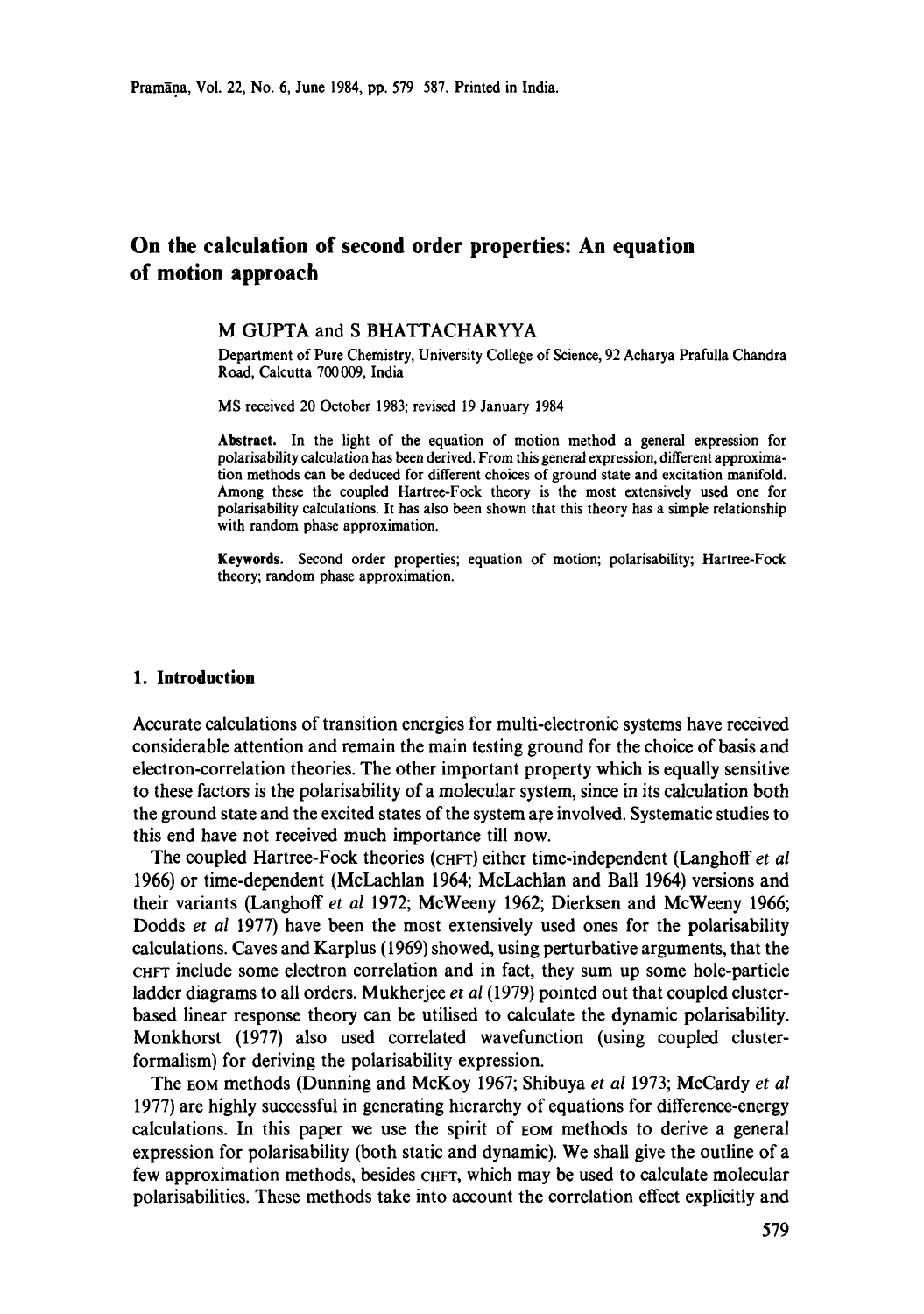are expected to give better results. We shall also show the relationship between CHFT and random phase approximation (RPA) in a very simple and straight-forward manner.

# 2. Theory

We first consider the ordinary perturbation equation:

$$
(H_0 + V)|\psi\rangle = E|\psi\rangle. \tag{1}
$$

We now write the Rayleigh-Schrödinger perturbation equations as

$$
H_0|O\rangle = E_0|O\rangle. \tag{2}
$$

$$
(H_0 - E_0)|\psi^{(1)}\rangle + (V - E^{(1)})|O\rangle = 0.
$$
\n(3)

The second order energy is given by

$$
E^{(2)} = \langle O | V | \psi^{(1)} \rangle, \tag{4}
$$

with  $\langle \psi^{(1)}|0\rangle = 0.$  (5)

 $|\psi^{(1)}\rangle$  is generated by operating S<sup>t</sup> on  $|0\rangle$ ,

$$
|\psi^{(1)}\rangle = S^{\dagger}|0\rangle. \tag{6}
$$

Equation (5) then implies

 $\langle O|S|O\rangle = 0$ .

Now, if we choose  $S$  in such a way that

$$
S|O\rangle = 0,\tag{7}
$$

the above condition is readily satisfied.

Equation (7) is then the well-known "Killer condition" and  $S<sup>+</sup>$  is the excitation operator. Equation (3) can now be written as

$$
(H_0 - E_0)S^{\dagger}|O\rangle + (V - E^{(1)})|O\rangle = 0,
$$

which, with the help of (2), becomes

$$
[H_0, S^*]|O\rangle + (V - E^{(1)})|O\rangle = 0.
$$
\n(8)

The second-order energy,  $E^{(2)}$ , may be written in a commutator form, using (7),

$$
E^{(2)} = \langle O | [V, S^{\dagger}] | O \rangle. \tag{9a}
$$

The commutator form of (9a) has got a definite practical advantage, since for approximate  $|0\rangle$ , a better accuracy of the average value is generally expected with a reduced particle rank operator (McCurdy *et al 1977*). Thus the polarisability,  $\alpha$ , is given by

$$
\alpha = 2E^{(2)},
$$
  
= 2 $\langle O| [V, S^+] | O \rangle$ . (9b)

Now, we have to approximate S<sup>t</sup> and  $|0\rangle$ ; depending on different choices of S<sup>t</sup> and  $|0\rangle$ we have different sets of equations.

In the following two sections we shall develop different approximate theories for static and dynamic polarisabilities.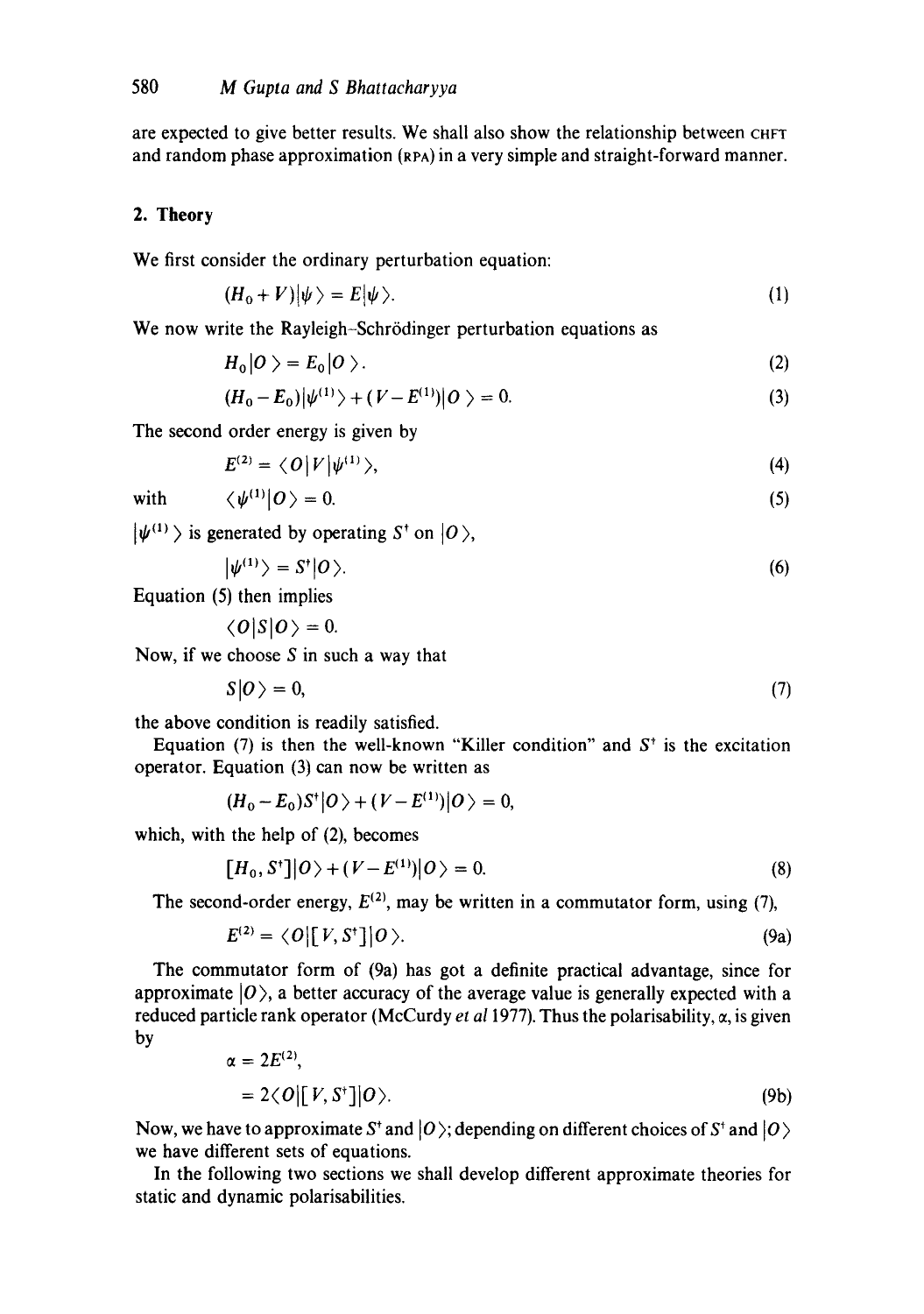# **3. Static polarisahility**

In developing a theory for calculating static polarisability we assume  $H_0$  to be the molecular hamiltonian in occupation number representation with HF state,  $|\Phi_{HF}\rangle$ , as vacuum:

$$
H_0 = E_{\rm HF} + \sum_i \varepsilon_i N[a_i^{\dagger} a_i] + \frac{1}{2} \sum_{ijkl} \langle ij | v | kl \rangle N[a_i^{\dagger} a_j^{\dagger} a_l a_k].
$$

The perturbation  $V$  is any one-electron operator of the form

$$
V = \sum_{ij} \langle i | v | j \rangle a_i^{\dagger} a_j.
$$

Now, depending on different choices of  $S<sup>†</sup>$  and  $|O>$  different sets of equations can be formulated as follows:

#### *3.1 Coupled Hartree-Fock theory*

We shall first of all proceed to develop CHF theory from (8). Using the Killer condition (7) we can rearrange (8) as

$$
[S, [H_0, S^*]] | O \rangle + [S, V] | O \rangle = 0. \tag{10}
$$

We then write this equation in an "expectation value" form,

$$
\langle O|[S, [H_0, S^*]]|O\rangle + \langle O|[S, V]|O\rangle = 0. \tag{11}
$$

It may be noted that (11) is unsymmetrical with respect to S and  $S<sup>†</sup>$  which is clearly unsuitable for variation. Following Rowe (1968), we now symmetrise (11) by adding to itself its hermitian conjugate. The final form of the equation is

$$
\langle O|[S, H_0, S^*]|O\rangle + \frac{1}{2}\langle O|[V, S^*]|O\rangle + \frac{1}{2}\langle O|[S, V]|O\rangle = 0
$$
 (12)

where the triple commutator,  $[S, H_0, S^{\dagger}]$ , is given by

$$
[S, H_0, S^+] = \frac{1}{2}[S, [H_0, S^+]] + \frac{1}{2}[[S, H_0], S^+].
$$

We now approximate  $|0\rangle$  as  $|\Phi_{HF}\rangle$  and S<sup>t</sup> as a linear combination of  $1h-1p$  excitation and de-excitation operators:

$$
S^{\dagger} = \sum_{\alpha m} \langle m|g|\alpha\rangle a_m^{\dagger} a_{\alpha} - \sum_{\alpha m} \langle \alpha|h|m\rangle a_{\alpha}^{\dagger} a_m,
$$

where the roman alphabets indicate particle orbitals and the Greek letters hole orbitals.

These are precisely the approximations used in deriving RPA theory and we can proceed in the same way to arrive at the equations:

$$
\sum_{n\beta} (A_{\max,n\beta} \langle n|g|\beta\rangle + B_{\max,n\beta} \langle \beta|h|n\rangle) + \frac{1}{2} \langle m|V|\alpha\rangle = 0, \qquad (13a)
$$

and

$$
\sum_{n\beta} \left( A_{m\alpha,n\beta}^* \langle \beta | h | n \rangle + B_{m\alpha,n\beta}^* \langle n | g | \beta \rangle \right) + \frac{1}{2} \langle \alpha | V | m \rangle = 0, \tag{13b}
$$

where,

$$
A_{ma,n\beta}=(\varepsilon_m-\varepsilon_\alpha)\delta_{mn}\delta_{\alpha\beta}+2\langle m\beta|v|an\rangle-\langle m\beta|v|n\alpha\rangle,
$$

and

$$
B_{m\alpha,n\beta}=2\langle mn|v|\alpha\beta\rangle-\langle mn|v|\beta\alpha\rangle.
$$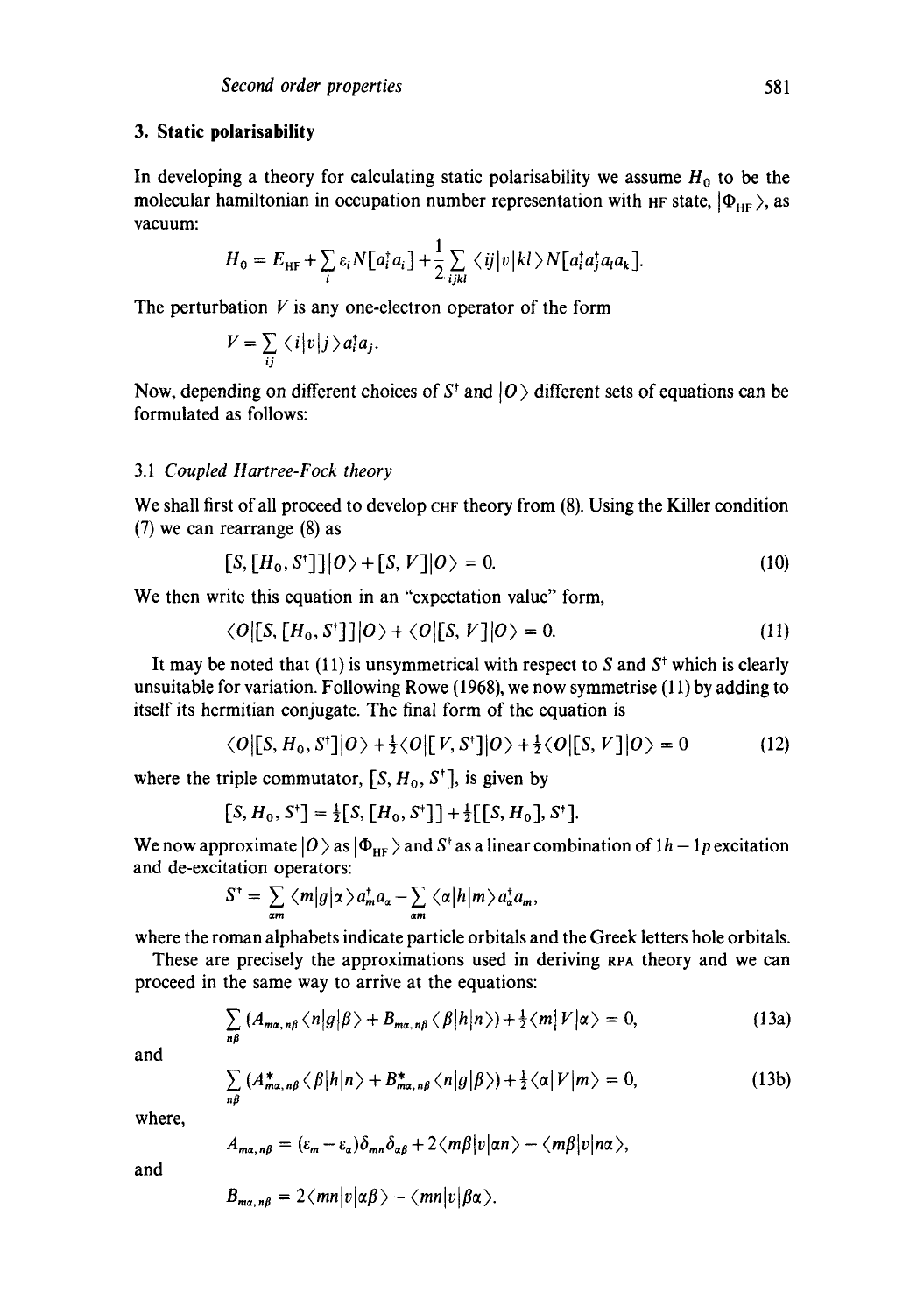Equation (13b) is just the complex conjugate of (13a) with only the roles of  $q$  and  $h$ matrices interchanged; whence, it follows

$$
\langle \beta | h | n \rangle = \langle n | g | \beta \rangle^*.
$$
 (14)

Substituting (14) in (13a) we get,

$$
\sum_{n\beta} \left( A_{m\alpha,n\beta} g_{n\beta} + B_{m\alpha,n\beta} g_{n\beta}^* \right) + \frac{1}{2} V_{m\alpha} = 0, \tag{15a}
$$

where,  $g_{\mathbf{m}\alpha} = \langle m|g|\alpha\rangle$  and  $V_{\mathbf{m}\alpha} = \langle m|V|\alpha\rangle$ .

Substituting the full expressions for  $A$ ,  $B$  matrix-elements, we have

$$
(\varepsilon_m - \varepsilon_\alpha) g_{m\alpha} + \sum_{n\beta} \left\{ \left[ 2\langle m\beta | v | \alpha n \rangle - \langle m\beta | v | n\alpha \rangle \right] g_{n\beta} \right. \\ \left. + \left[ 2\langle m n | v | \alpha \beta \rangle - \langle m n | v | \beta \alpha \rangle \right] g_{n\beta}^* \right\} + \frac{1}{2} V_{m\alpha} = 0. \tag{15b}
$$

Equation (15b) may be compared with CHFT-equation derived by Langhoff *et al* (1966). The factor 1/2 appearing in the last term of the equation is due to symmetrisation. However,  $E^{(2)}$  can now be calculated using (9) and is identical with the CHFT.

A drawback of CHFT is that the de-excitation part gets undue emphasis, being equal in weightage to the excitation part itself  $[h_{am} = g_{ma}^*]$  and we may get an over-correlated wavefunction. This difficulty may be overcome by approximating  $|0\rangle$  a little differently as

$$
|O\rangle = |\Phi_{\text{HF}}\rangle + |\Phi_{\text{doubly-excited}}\rangle,
$$
  
\n
$$
= |\Phi_{\text{HF}}\rangle + |\Phi_{\text{ap}}^{mn}\rangle,
$$
  
\n
$$
= |\Phi_{\text{HF}}\rangle + \frac{1}{2}\sum_{\substack{n=1 \ n\beta}} C_{\substack{n=1 \ n\beta}}^{mn} a_n^{\dagger} a_n^{\dagger} a_\beta a_\alpha |\Phi_{\text{HF}}\rangle,
$$
  
\n
$$
= \left(1 + \frac{1}{2}\sum_{\substack{n=1 \ n\beta}} C_{\substack{n=1 \ n\beta}}^{mn} a_n^{\dagger} a_n^{\dagger} a_\beta a_\alpha\right) |\Phi_{\text{HF}}\rangle,
$$

and evaluating  $h$  per force from  $(7)$  as follows:

or, 
$$
\sum_{m\alpha} (g^*C - h^*)_{m\alpha} a_m^* a_\alpha |\Phi_{HF}\rangle = 0.
$$

Projecting this equation by  $\langle \Phi_{\alpha}^{m} |$ , we have

$$
\langle \Phi_{\alpha}^{m} \big| \sum_{m\alpha} \left( g^*C - h^* \right)_{m\alpha} a_m^* a_\alpha \big| \Phi_{\rm HF} \rangle = 0
$$

from which it follows

 $h = C^{\dagger} a$ .

 $S|O\rangle = 0$ ,

The matrix-elements of  $C^{\dagger}$  can be calculated variationally or by perturbative methods or by linearised coupled cluster formalism. Now, substituting the value of h in (13a) we get an equation similar in form to  $(15a)$ , involving g only, and subsequently we can evaluate  $E^{(2)}$  as before.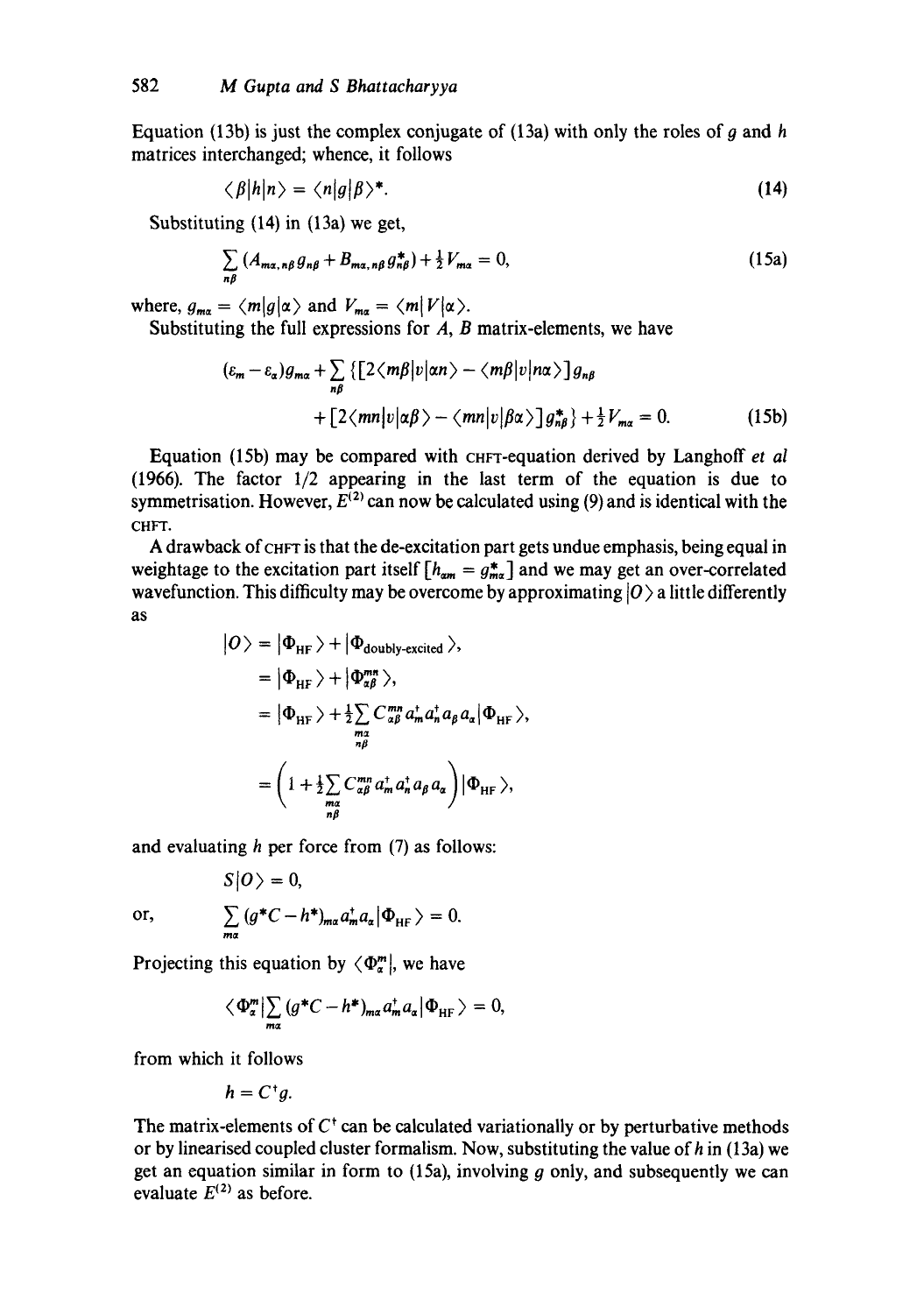#### 3.2 *Tamm-Dancoff like approximation using*  $1h - 1p$  and  $2h - 2p$  excitation

In this case, instead of choosing  $S^{\dagger}$  as  $1h - 1p$  excitation and de-excitation form, we approximate it as

$$
S^{\dagger} = \sum_{m\alpha} \langle m|s_1|\alpha\rangle a_m^{\dagger} a_{\alpha} + \frac{1}{2} \sum_{m\alpha, n\beta} \langle mn|s_2|\alpha\beta\rangle a_m^{\dagger} a_n^{\dagger} a_{\beta} a_{\alpha} \qquad (16)
$$

while  $|0\rangle$  remains as  $|\Phi_{HF}\rangle$ .

We may straightaway start with (8) and project it with  $1h - 1p$  and  $2h - 2p$  excited states  $|\Phi_{\alpha}^m\rangle$  and  $|\Phi_{\alpha\beta}^{mn}\rangle$ , obtained from  $|\Phi_{\text{HF}}\rangle$  the ground state, to get the s<sub>1</sub>- and s<sub>2</sub>determining equations,

$$
\sum_{n\beta} A_{m\alpha;\,n\beta} \langle n|s_1|\beta\rangle + \sum_{p\gamma,\,n\beta} C_{m\alpha;\,p\gamma,\,n\beta} \langle pn|s_2|\gamma\beta\rangle + \langle m|V|\alpha\rangle = 0, \tag{17}
$$

and

$$
\sum_{p\gamma} D_{m\alpha,\,n\beta;\,p\gamma} \langle p|s_1|\gamma\rangle + \sum_{p\gamma,\,q\delta} E_{m\alpha,\,n\beta;\,p\gamma,\,q\delta} \langle pq|s_2|\gamma\delta\rangle = 0. \tag{18}
$$

The matrices  $A, C, D, E$  can be generated easily by diagrammatic techniques. The final expressions for the matrices are given in Appendix 1.

From (17) and (18)  $s_1$  and  $s_2$  vectors can easily be calculated and thus the secondorder energy,  $E^{(2)}$ , may be evaluated using (9). It may be noted at this point, that in computing  $E^{(2)}$  by (9) we require only the completely contracted terms with V and  $S^{\dagger}$ . Since V is a one-body operator, we can have only terms involving V and  $s<sub>1</sub>$ . The twobody term, which takes into account the correlation effect, is effective only indirectly and we may take advantage of this situation by simply eliminating  $s_2$  from (17) and (18) as

$$
s_2=-E^{-1}Ds_1,
$$

and  $s_1$  determining equation now becomes

$$
(A - CE^{-1}D)s_1 + V = 0. \tag{19}
$$

Here the effect of  $s_2$  has been actually "folded in" and hence we may interpret (19) as an "effective hamiltonian" formalism.

### 3.3 *Use of coupled cluster formalism*

In §§3.1 and 3.2 we have some inconsistency in our approximation. We have assumed H<sub>0</sub> to be the exact molecular hamiltonian of the system, while  $|0\rangle$  is approximated as  $|\Phi_{HF}\rangle$ . In order to obviate this difficulty we may start from a more accurate description in which the effect of correlation in  $|0\rangle$  is taken into consideration explicitly.

The couple cluster formalism is the one in which the correlation is incorporated in an elegant fashion. We can write following (Cizek 1966),

$$
|O\rangle = e^T |\Phi_{\text{HF}}\rangle,
$$

where  $T$  in general is a sum of  $nh - np$  excitation operators.

$$
T=\sum_n T_n.
$$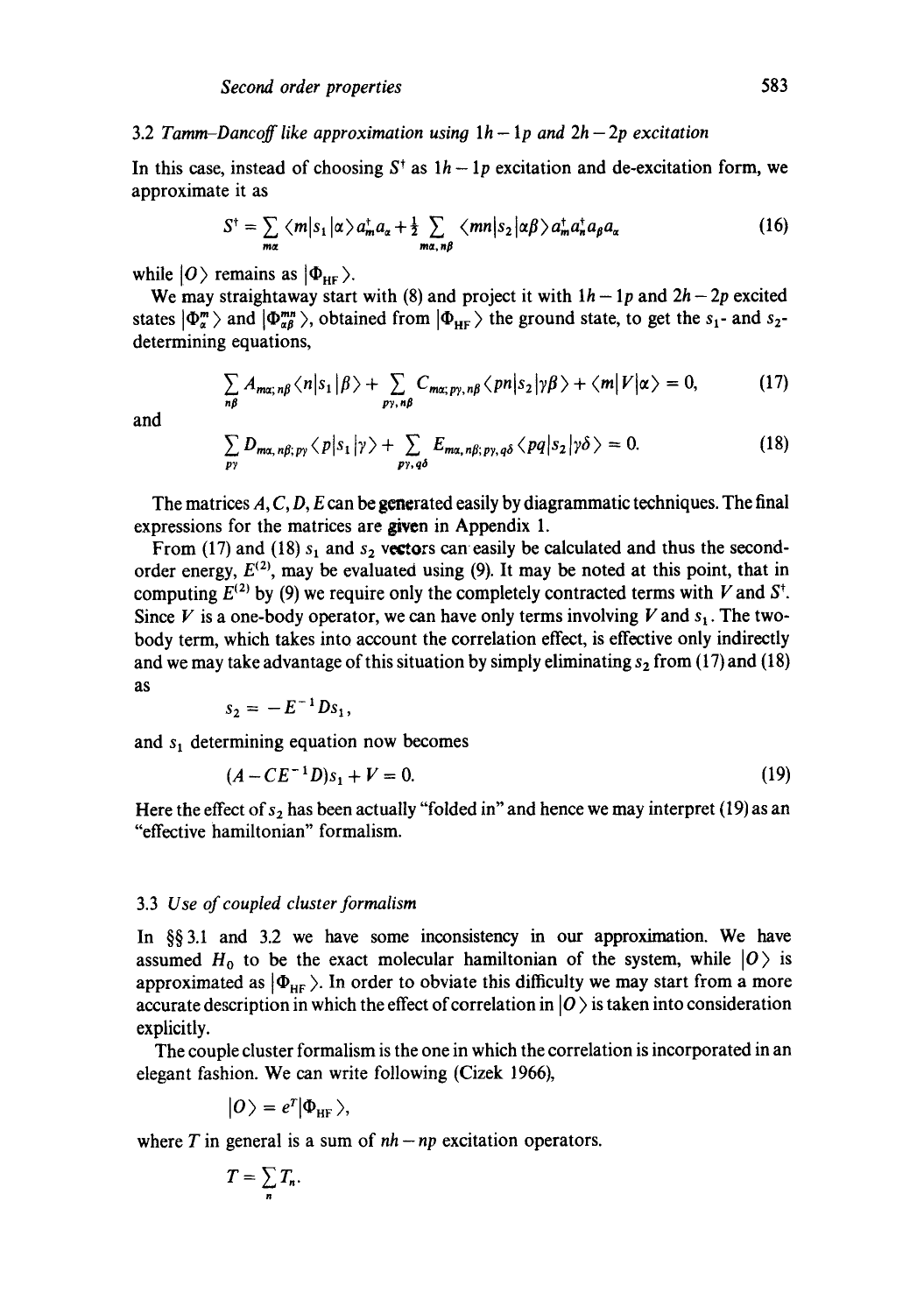where  $T_n$  is the  $nh - np$  excitation operator,

$$
T_n = \frac{1}{n!} \sum \langle pqr \ldots |t_n| \alpha \beta \gamma \ldots \rangle a_p^{\dagger} a_q^{\dagger} a_r^{\dagger} \ldots a_{\gamma} a_{\beta} a_{\alpha}.
$$

Equation (8) under this condition becomes

$$
[H_0, S^{\dagger}]e^T|\Phi_{\text{HF}}\rangle + (V - E^{(1)})e^T|\Phi_{\text{HF}}\rangle = 0. \tag{20}
$$

 $S<sup>†</sup>$  and T are both hole-particle excitation operators and so they commute; (20) then takes the form

$$
[\overline{H}_0, S^+] |\Phi_{HF}\rangle + (\overline{V} - E^{(1)}) |\Phi_{HF}\rangle = 0.
$$
  
where  $\overline{H}_0 = e^{-T} H_0 e^T$  and  $\overline{V} = e^{-T} V e^T$ . (21)

Now we can proceed in the same way as in §3.2 to get,

$$
\overline{As}_1 + \overline{c}s_2 + \overline{V}_1 = 0
$$
\n
$$
\overline{Ds}_1 + \overline{Es}_2 + \overline{V}_2 = 0
$$
\n(22)

where  $\overline{A}, \overline{C}, \overline{D}, \overline{E}$  have the same expressions as in §3.2; only the integrals appearing in A, C, D, E are replaced by transformed ones according to (21).  $\overline{V}_1$  and  $\overline{V}_2$  are the one-body and two-body parts of transformed V operator. For most molecular systems it is wellknown that the two-body term in  *makes the largest and significant contribution and* so we may approximate  $T$  as

 $T \cong T_2$ .

In order to carry out the calculation we have to solve  $t_2$  by following the formalism of Cizek (1966). Once the  $t_2$ 's are known we can evaluate  $s_1$  and  $s_2$  by (22).

To determine the second-order energy,  $E^{(2)}$ , in this formalism it requires some special considerations:

(i) Since we have defined  $|0\rangle$  as

$$
|0\rangle = e^T |\Phi_{HF}\rangle.
$$

 $|0\rangle$  is no longer normalised.

(ii) We may write the unperturbed Schrödinger equation as

$$
H_0 e^T |\Phi_{HF}\rangle = E_0 e^T |\Phi_{HF}\rangle
$$
  

$$
\overline{H}_0 |\Phi_{HF}\rangle = E_0 |\Phi_{HF}\rangle
$$

 $H_0$  has lost its hermiticity in  $\overline{H}_0(\langle \Phi_{HF} | \overline{H}_0 \neq E_0 \langle \Phi_{HF} | \rangle).$ 

We may have two different choices for determining  $E^{(2)}$ . We start by writing the  $E^{(2)}$ determining equation,

$$
(H_0 - E_0)|\Psi^{(2)}\rangle + (V - E^{(1)})|\Psi^{(1)}\rangle - E^{(2)}|0\rangle = 0.
$$
 (23)

*Choice A:* We now proceed to evaluate  $E^{(2)}$  by projecting (23) by  $\langle O_i$ ; in that case

$$
\langle O|(H_0-E_0)|\Psi^{(2)}\rangle+\langle O|(V-E^{(1)})|\Psi^{(1)}\rangle-E^{(2)}\langle O|O\rangle=0,
$$

so that,  $E^{(2)} = \langle 0 | V | \Psi^{(1)} \rangle / \langle 0 | 0 \rangle$ .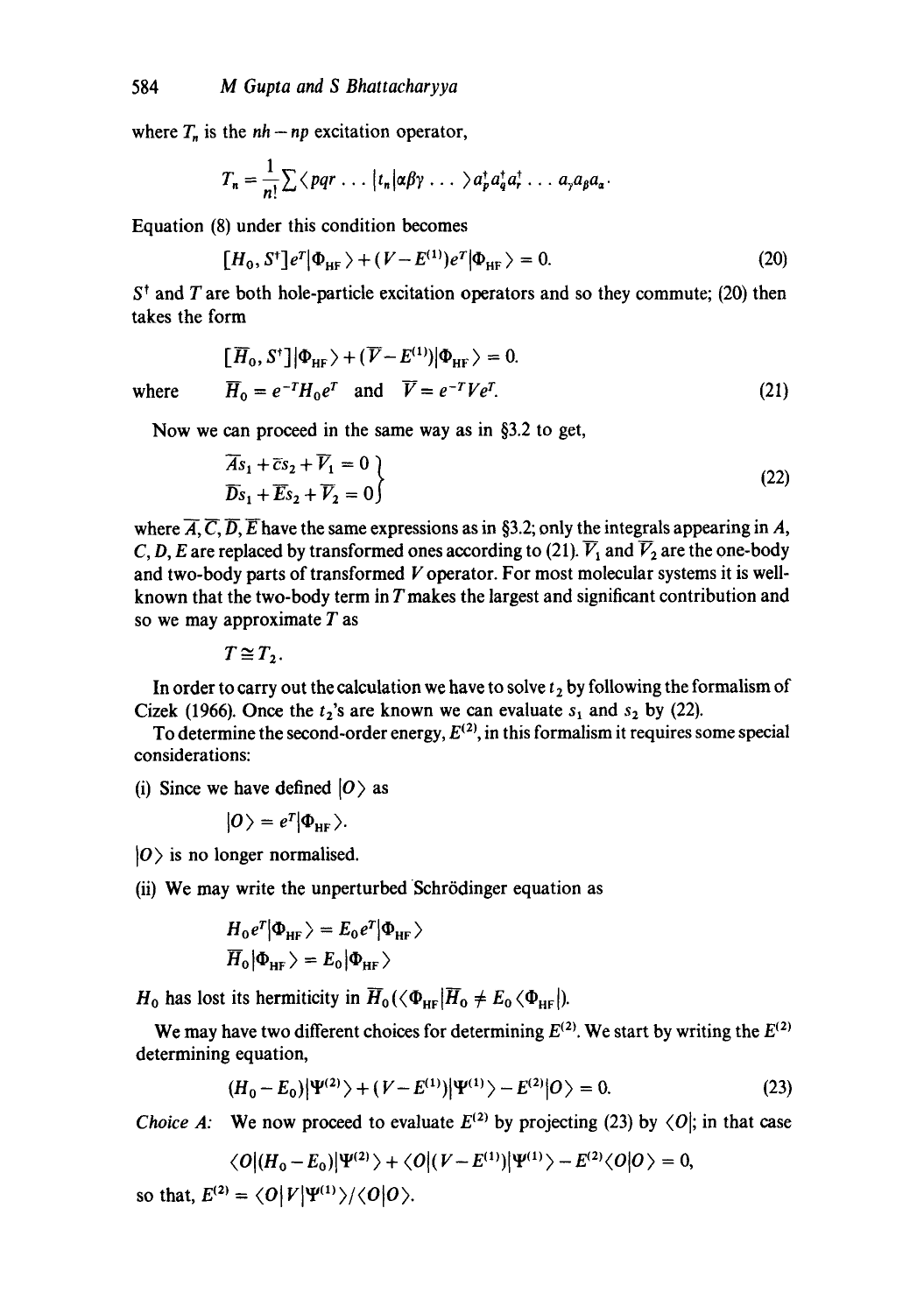This equation may be written as

$$
E^{(2)} = \frac{\langle O | [V, S_1^*] | O \rangle}{\langle O | O \rangle}
$$
 using Killer condition.  

$$
= \frac{\langle \Phi_{HF} | e^{T^*} [V, S_1^*] e^T | \Phi_{HF} \rangle}{\langle \Phi_{HF} | e^{T^*} e^T | \Phi_{HF} \rangle},
$$

$$
= \langle \Phi_{HF} | e^{T^*} [V, S_1^*] e^T | \Phi_{HF} \rangle_{\text{linked}}.
$$

*Choice B:* We may write  $|\Psi^{(2)}\rangle$  as

$$
\left|\Psi^{(2)}\right\rangle =S_{2}^{\dagger}|0\rangle ,
$$

where  $S_2^{\dagger}$  is some excitation operator (since  $\langle \Psi^{(2)} | O \rangle = 0$ ). In that case, we can write (23) as

$$
[H_0, S_2^{\dagger}]|O\rangle + (V - E^{(1)})S_1^{\dagger}|O\rangle - E^{(2)}|O\rangle = 0.
$$

This equation may be rearranged to give

$$
[\overline{H}_0, S_2^{\dagger}]|\Phi_{\text{HF}}\rangle + (\overline{V} - E^{(1)})S_1^{\dagger}|\Phi_{\text{HF}}\rangle - E^{(2)}|\Phi_{\text{HF}}\rangle = 0.
$$

Projecting with  $\langle \Phi_{HF} |$ , we get

$$
E^{(2)} = \langle \Phi_{\text{HF}} | [\overline{H}_0, S_2^{\dagger}] | \Phi_{\text{HF}} \rangle + \langle \Phi_{\text{HF}} | [\overline{V}, S_1^{\dagger}] | \Phi_{\text{HF}} \rangle,
$$

using (7) for  $S_1^{\dagger}$ .

This expression of  $E^{(2)}$  is similar to that given by Mukherjee *et al* (1979), and also by Monkhorst (1977). It may be noted that the first term is non-vanishing because  $\overline{H}_0$  is not hermitian. So in order to determine  $E^{(2)}$ , we have to evaluate  $S_2$  and that can be done exactly in the same fashion as for  $S_1$ .

Each choice has its own advantage. For *Choice A*, we need not have to generate  $|\Psi^{(2)}\rangle$ to evaluate  $E^{(2)}$  and the expression is simple if we retain the terms linear in T, but the expression becomes unwieldy if we go beyond the linear terms.

For *Choice B,* the expression remains simple even for nonlinear T. Moreover, for the determination of  $S_2^1$  if we truncate the excitation operator  $S_2^1$  after  $2h - 2p$  excitations we have the same sets of  $\overline{A}$ ,  $\overline{C}$ ,  $\overline{D}$ ,  $\overline{E}$  as for  $S_1^*$ . Only the  $\overline{V}$  terms in (22) get modified.

#### **4. Dynamic polarisability**

Generally, to derive the expression for dynamic polarisability, one starts with a timedependent equation and treat the interaction hamiltonian explicitly time-dependent. One then encounters the "secular" terms in perturbation expansion which are difficult to eliminate. We shall show presently that we may obviate this by assuming the molecular system to be embedded in a photon field with which it is interacting. So we may write

$$
H_0 = H_M^0 + H_{\text{ph}},
$$

where,  $H_M^0$  is the molecular hamiltonian,  $H_{\text{ph}}$  is the photon hamiltonian.

$$
H_{\rm ph} = \hbar \omega C^{\dagger} C,
$$

where  $C^{\dagger}$ ,  $C$  are the photon creation and annihiliation operators.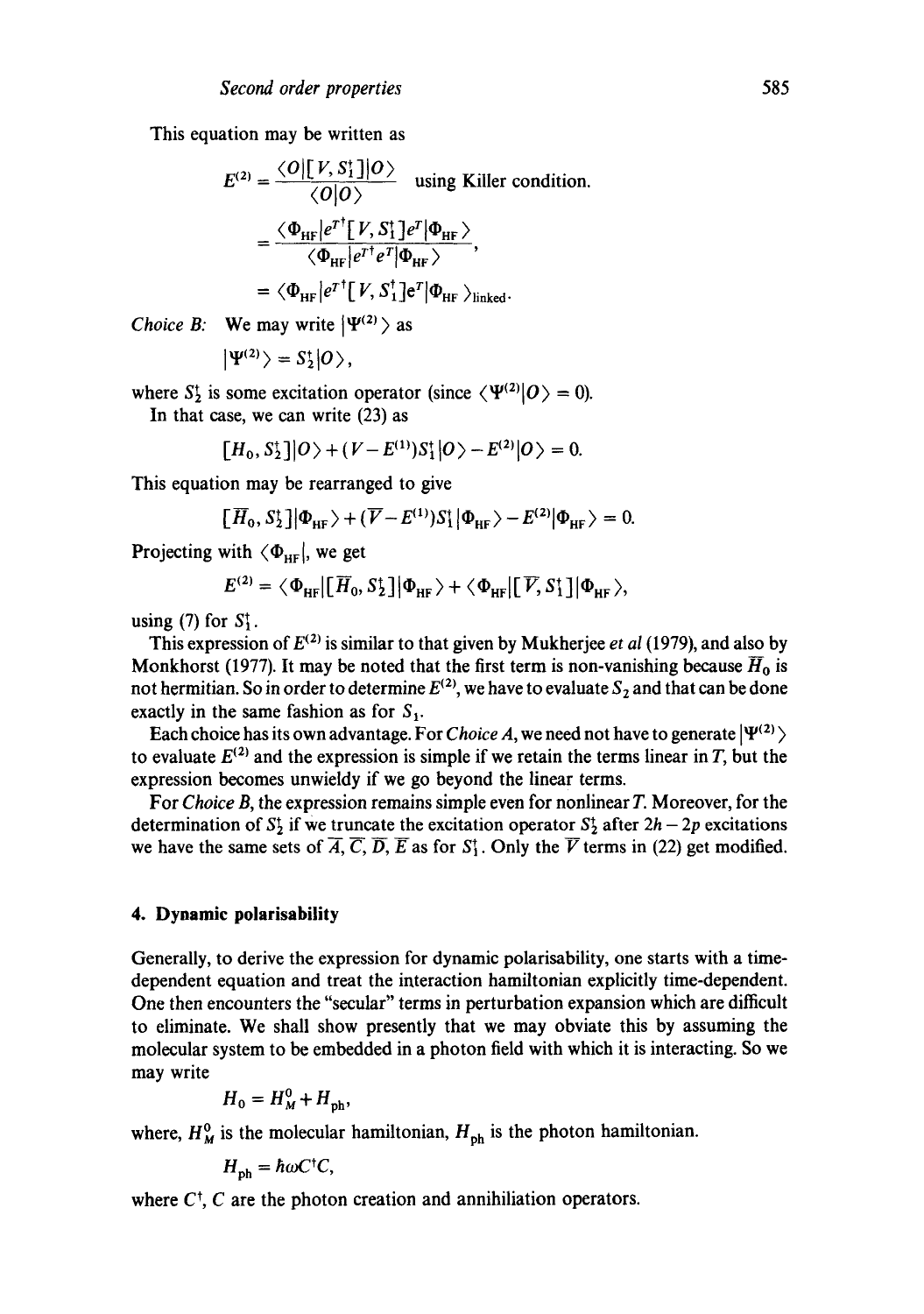The perturbation part  $V$  is given by (Loudon 1978)

$$
V = \left[ ie \sum_{i,j} \left( \frac{\hbar \omega}{2\varepsilon_0 V} \right)^{1/2} \varepsilon, \langle i | V | j \rangle a_i^{\dagger} a_j \right] (C - C^{\dagger})
$$
  
\n
$$
\equiv V_{sp} (C - C^{\dagger})
$$

where  $V_{\text{sp}}$  is the spatial part of the perturbation.

The unperturbed wave function should now have two parts: (a)  $|\Psi_0\rangle$  describing unperturbed molecular system; (b)  $|\chi_{\rm ph}\rangle$  for the description of photon field (with n photons). Under this condition (8) becomes

$$
[H_0, S^{\dagger}] |\Psi_0 \chi_{\text{ph}}\rangle + [V_{\text{sp}}(C - C^{\dagger}) - E^{(1)}] |\Psi_0 \chi_{\text{ph}}\rangle = 0.
$$
 (24)

Now we choose  $S^{\dagger}$  as

$$
S^{\dagger} = S_{\rm sp}^{\dagger} (C - C^{\dagger}),
$$

so that (24) becomes

$$
[H_{M}^{0}, S_{\rm sp}^{\dagger}](C - C^{\dagger})|\Psi_{0}\chi_{\rm ph}\rangle + S_{\rm sp}^{\dagger}[H_{\rm ph}, (C - C^{\dagger})]|\Psi_{0}\chi_{\rm ph}\rangle
$$
  
+ 
$$
[V_{\rm sp}(C - C^{\dagger}) - E^{(1)}]|\Psi_{0}\chi_{\rm ph}\rangle = 0,
$$

which on simplification gives

$$
\begin{aligned} \left[H_M^0, S_{\text{sp}}^{\dagger}\right] (C - C^{\dagger}) \left|\Psi_0 \chi_{\text{ph}}\right\rangle - S_{\text{sp}}^{\dagger} \hslash \omega (C + C^{\dagger}) \left|\Psi_0 \chi_{\text{ph}}\right\rangle \\ + \left[V_{\text{sp}} (C - C^{\dagger}) - E^{(1)}\right] \left|\Psi_0 \chi_{\text{ph}}\right\rangle = 0. \end{aligned} \tag{25}
$$

Projecting the equation by  $\langle \chi_{ph}^{\dagger} |$  states (where  $\pm$  indicate photon states with  $n \pm 1$ photons), we have two equations

$$
[H_{\mathcal{M}}^0, S_{\text{sp}}^{\dagger}]|\Psi_0\rangle - \hbar \omega S_{\text{sp}}^{\dagger}|\Psi_0\rangle + V_{\text{sp}}|\Psi_0\rangle = 0, \qquad (26a)
$$

and  $[H_M^0, S_{\text{sn}}^+] |\Psi_0\rangle + \hbar \omega S_{\text{sn}}^+ |\Psi_0\rangle + V_{\text{sn}} |\Psi_0\rangle = 0.$  (26b)

Equations (26) are similar to that for the static polarisability. The only difference is the appearance of the term involving  $\pm \hbar \omega$  in (26).

Here again, depending on different sets of choice  $|\Psi_0\rangle$  and  $S_{\text{sp}}^{\dagger}$  we have different expressions for the  $S_{\rm so}^{\dagger}(\pm \omega)$  determining equations. Once the  $S_{\rm so}^{\dagger}(\pm \omega)$  are known the dynamic polarisability of the molecular system can easily be calculated by (9) neglecting the photon self-energy term,

$$
E^{(2)} = \langle \Psi_0 | [V_{\rm sp}, S_{\rm sp}^{\dagger}] | \Psi_0 \rangle,
$$
  
=  $\langle \Psi_0 | [V_{\rm sp}, S_{\rm sp}^{\dagger}(+\omega)] | \Psi_0 \rangle$   
+  $\langle \Psi_0 | [V_{\rm sp}, S_{\rm sp}^{\dagger}(-\omega)] | \Psi_0 \rangle.$  (27)

In a forthcoming publication we shall report the calculation of dipole polarisability of some simple molecular system using extended CNDO basis and CHF theory. We shall also try to make a comparative study of the different methods proposed here.

### **Acknowledgement**

The support given by the ucc is gratefully acknowledged.